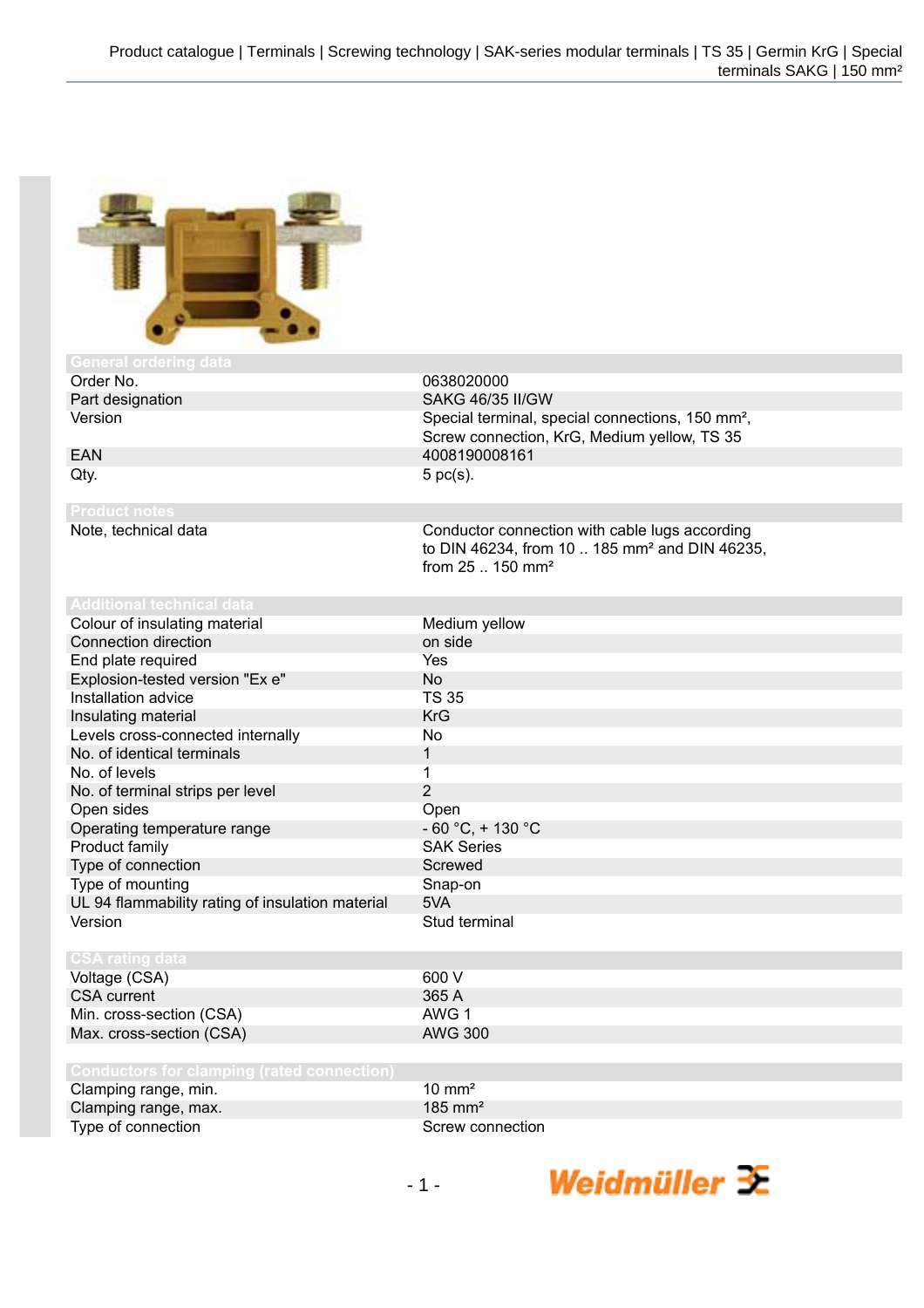| <b>Conductors for clamping (rated connection)</b> |                        |
|---------------------------------------------------|------------------------|
| 2nd type of connection                            | screwed                |
| Connection direction                              | on side                |
| No. of connections                                | $\mathbf{1}$           |
| Clamping screw                                    | M 12                   |
| Tightening torque range                           | 1431 Nm                |
| Solid, min.                                       | $10 \text{ mm}^2$      |
| Solid, max.                                       | $16 \text{ mm}^2$      |
| AWG conductor size, min.                          | <b>AWG 4/0</b>         |
| AWG conductor size, max.                          | kcmil 300              |
| AWG conductor size, min.                          | 107.22 mm <sup>2</sup> |
| AWG conductor size, max.                          | $150$ mm <sup>2</sup>  |
|                                                   |                        |
| <b>Dimensions</b>                                 |                        |
| Width                                             | 46 mm                  |
| Height of lowest version                          | 57 mm                  |
| Length                                            | 106 mm                 |
| TS 32 offset                                      | 35.5 mm                |
| TS 35 offset                                      | 53 mm                  |
|                                                   |                        |
| <b>Rating data</b>                                |                        |
| Rated cross-section                               | $150$ mm <sup>2</sup>  |
| Rated voltage                                     | 1,000 V                |
| Rated impulse voltage                             | 8 kV                   |
| Rated current                                     | 309 A                  |
| <b>Standards</b>                                  | IEC 60947-7-1          |
| Current with max. conductor                       | 353 A                  |
| Pollution severity                                | 3                      |
|                                                   |                        |
| <b>UL rating data</b>                             |                        |
| Voltage (UL)                                      | 600 V                  |
| Current (UL)                                      | 285 A                  |
| Min. cross-section (UL)                           | <b>AWG 4/0</b>         |
| Max. cross-section (UL)                           | kcmil 300              |

Approvals institutes



| <b>Classifications</b> |             |
|------------------------|-------------|
| ETIM 2.0               | EC000897    |
| <b>ETIM 3.0</b>        | EC000897    |
| eClass 4.1             | 27-14-11-31 |
| eClass 5.0             | 27-14-11-31 |
| eClass 5.1             | 27-14-11-31 |